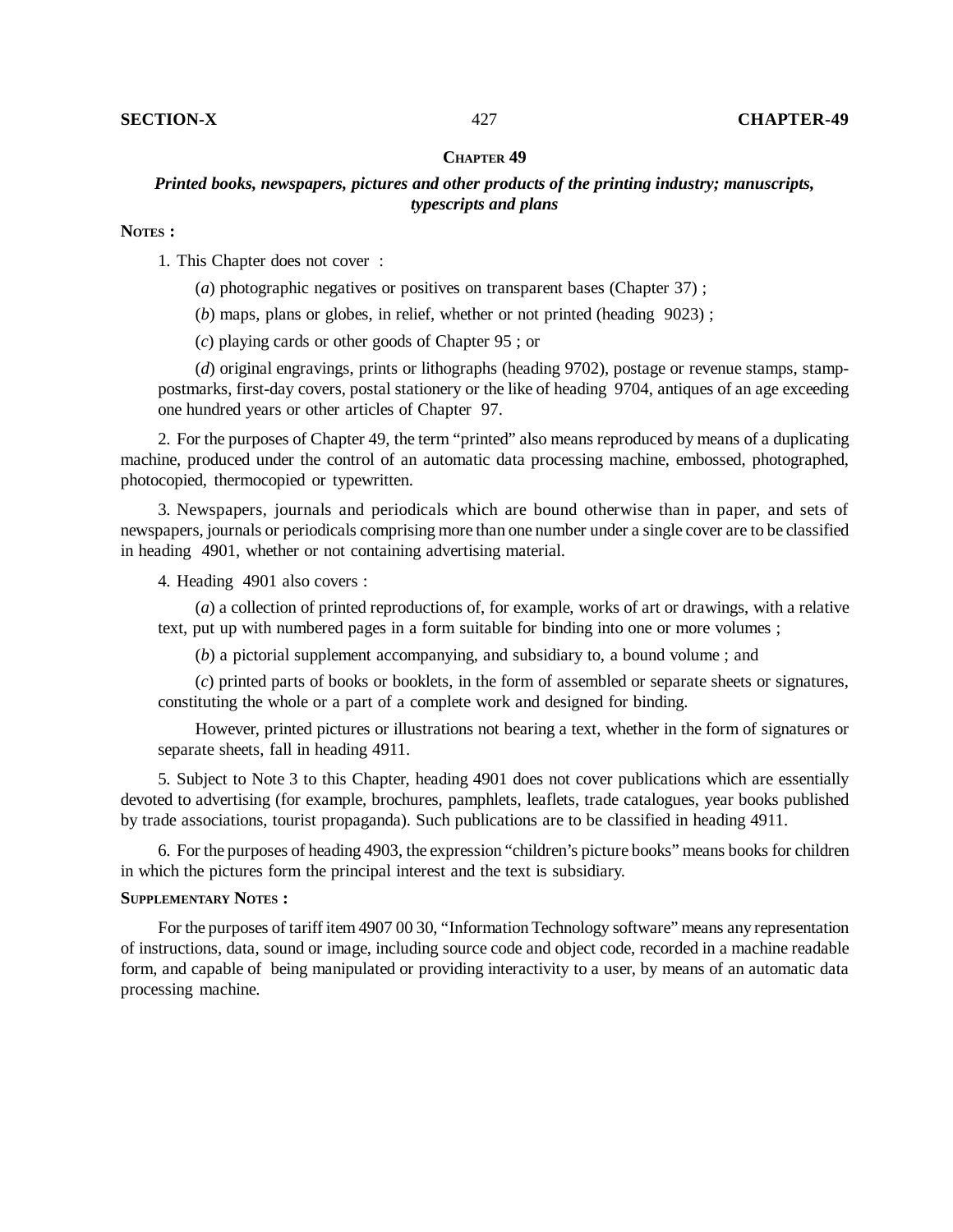| <b>Tariff Item</b> | <b>Description of goods</b><br>Unit                                                                         |     | Rate of duty    |                                   |
|--------------------|-------------------------------------------------------------------------------------------------------------|-----|-----------------|-----------------------------------|
|                    |                                                                                                             |     | <b>Standard</b> | Prefer-<br>ential<br><b>Areas</b> |
| (1)                | (2)                                                                                                         | (3) | (4)             | (5)                               |
|                    |                                                                                                             |     |                 |                                   |
| 4901               | PRINTED BOOKS, BROCHURES, LEAFLETS AND<br>SIMILAR PRINTED MATTER, WHETHER OR NOT IN<br><b>SINGLE SHEETS</b> |     |                 |                                   |
| 4901 10            | In single sheets, whether or not folded :<br>$\overline{a}$                                                 |     |                 |                                   |
| 4901 10 10         | Printed books<br>$---$                                                                                      | u   | 10%             |                                   |
| 4901 10 20         | Pamphlets, booklets, brochures, leaflets and<br>similar printed matter<br>Other:                            | u   | 10%             |                                   |
| 4901 91 00         | Dictionaries and encyclopaedias, and serial<br>$-$<br>instalments thereof                                   | u   | 10%             |                                   |
| 4901 99 00         | Other<br>$-$                                                                                                | u   | 10%             |                                   |
| 4902               | NEWSPAPERS, JOURNALS AND PERIODICALS,<br>WHETHER OR NOT I LLUSTRATED OR CONTAINING                          |     |                 |                                   |
|                    | <b>ADVERTISING MATERIAL</b>                                                                                 |     |                 |                                   |
| 4902 10            | Appearing at least four times a week :                                                                      |     |                 |                                   |
| 4902 10 10         | Newspapers                                                                                                  | kg. | Free            |                                   |
| 4902 10 20         | Journals and periodicals                                                                                    | kg. | Free            |                                   |
| 4902 90            | Other:                                                                                                      |     |                 |                                   |
| 4902 90 10         | Newspapers<br>$---$                                                                                         | kg. | Free            |                                   |
| 4902 90 20         | Journals and periodicals                                                                                    | kg. | Free            |                                   |
| 4903               | CHILDREN'S PICTURE, DRAWING OR COLOURING BOOKS                                                              |     |                 |                                   |
| 4903 00            | Children's picture, drawing or colouring books :                                                            |     |                 |                                   |
| 4903 00 10         | Picture books                                                                                               | kg. | 10%             |                                   |
| 4903 00 20         | Drawing or colouring books                                                                                  | kg. | 10%             |                                   |
|                    |                                                                                                             |     |                 |                                   |
| 4904 00 00         | MUSIC, PRINTED OR IN MANUSCRIPT, WHETHER OR NOT<br><b>BOUND OR ILLUSTRATED</b>                              | kg. | Free            |                                   |
| 4905               | MAPS AND HYDROGRAPHIC OR SIMILAR CHARTS OF<br>ALL KINDS, INCLUDING ATLASES, WALL MAPS,                      |     |                 |                                   |
|                    | TOPOGRAPHICAL PLANS AND GLOBES, PRINTED                                                                     |     |                 |                                   |
| 4905 10 00         | Globes<br>Other:                                                                                            | kg. | Free            |                                   |
| 4905 91 00         | In book form                                                                                                | kg. | Free            |                                   |
| 4905 99            | Other:                                                                                                      |     |                 |                                   |
| 4905 99 10         | Geographical, hydrological, astronomical                                                                    |     | Free            |                                   |
|                    | maps or charts                                                                                              | kg. |                 |                                   |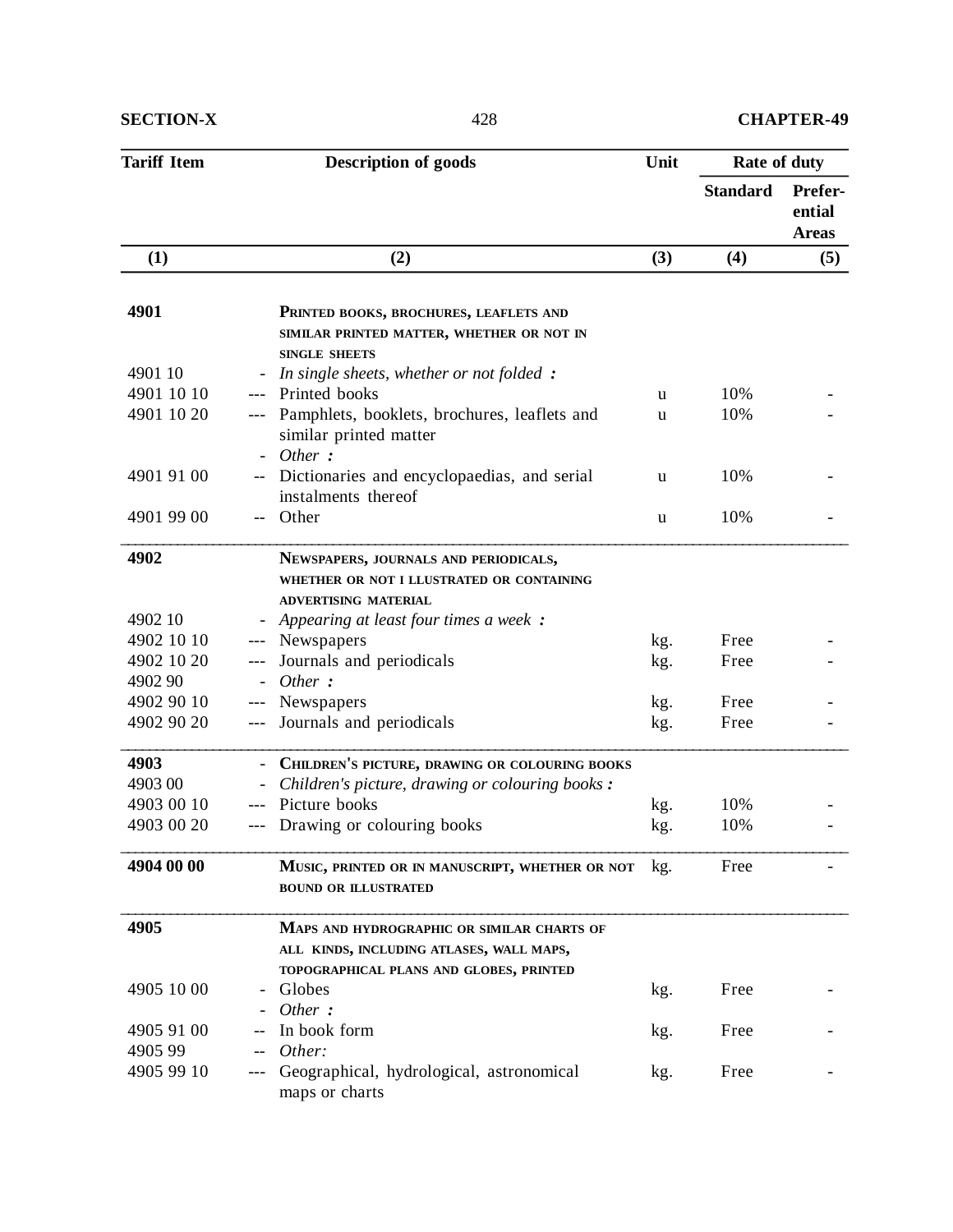| (1)        | (2)                                                                                                                                                                                                                                                                                 | (3) | (4)  | (5) |
|------------|-------------------------------------------------------------------------------------------------------------------------------------------------------------------------------------------------------------------------------------------------------------------------------------|-----|------|-----|
| 4905 99 90 | Other                                                                                                                                                                                                                                                                               | kg. | Free |     |
| 4906 00 00 | PLANS AND DRAWINGS FOR ARCHITECTURAL,<br>ENGINEERING, INDUSTRIAL, COMMERCIAL,<br>TOPOGRAPHICAL OR SIMILAR PURPOSES, BEING<br>ORIGINALS DRAWN BY HAND; HAND-WRITTEN TEXTS;<br>PHOTOGRAPHIC REPRODUCTIONS ON SENSITISED<br>PAPER AND CARBON COPIES OF THE FOREGOING                   | kg. | 10%  |     |
| 4907       | UNUSED POSTAGE, REVENUE OR SIMILAR STAMPS OF<br><b>CURRENT OR NEW ISSUE IN THE COUNTRY IN WHICH</b><br>THEY HAVE, OR WILL HAVE, A RECOGNIZED FACE<br>VALUE; STAMP-IMPRESSED PAPER; BANK NOTES;<br>CHEQUE FORMS; STOCK, SHARE OR BOND<br>CERTIFICATES AND SIMILAR DOCUMENTS OF TITLE |     |      |     |
| 4907 00    | Unused postage, revenue or similar stamps of<br>current or new issue in the country in which they<br>have, or will have, a recognized face value;<br>stamp-impressed paper; bank notes; cheque<br>forms; stock, share or bond certificates and<br>similar documents of title:       |     |      |     |
| 4907 00 10 | Unused postage, revenue or similar stamps<br>of current or new issue in the country in<br>which they have, or will have, a recognized<br>face value                                                                                                                                 | kg. | 10%  |     |
| 4907 00 20 | Bank notes                                                                                                                                                                                                                                                                          | kg. | 10%  |     |
| 4907 00 30 | Documents of title conveying the right<br>to use Information Technology software                                                                                                                                                                                                    | kg. | 10%  |     |
| 4907 00 90 | Other                                                                                                                                                                                                                                                                               | kg. | 10%  |     |
| 4908       | TRANSFERS (DECALCOMANIAS)                                                                                                                                                                                                                                                           |     |      |     |
| 4908 10 00 | Transfers (decalcomanias), vitrifiable                                                                                                                                                                                                                                              | kg. | 10%  |     |
| 4908 90 00 | Other                                                                                                                                                                                                                                                                               | kg. | 10%  |     |
| 4909       | PRINTED OR ILLUSTRATED POSTCARDS; PRINTED<br>CARDS BEARING PERSONAL GREETINGS, MESSAGES OR<br>ANNOUNCEMENTS, WHETHER OR NOT ILLUSTRATED,<br>WITH OR WITHOUT ENVELOPES OR TRIMMINGS                                                                                                  |     |      |     |
| 4909 00    | Printed or illustrated postcards; printed cards<br>bearing personal greetings, messages or<br>announcements, whether or not illustrated, with<br>or without envelopes or trimmings:                                                                                                 |     |      |     |
| 4909 00 10 | <b>GREETING OR WEDDING CARDS</b>                                                                                                                                                                                                                                                    | u   | 10%  |     |
| 4909 00 90 | Other                                                                                                                                                                                                                                                                               | u   | 10%  |     |